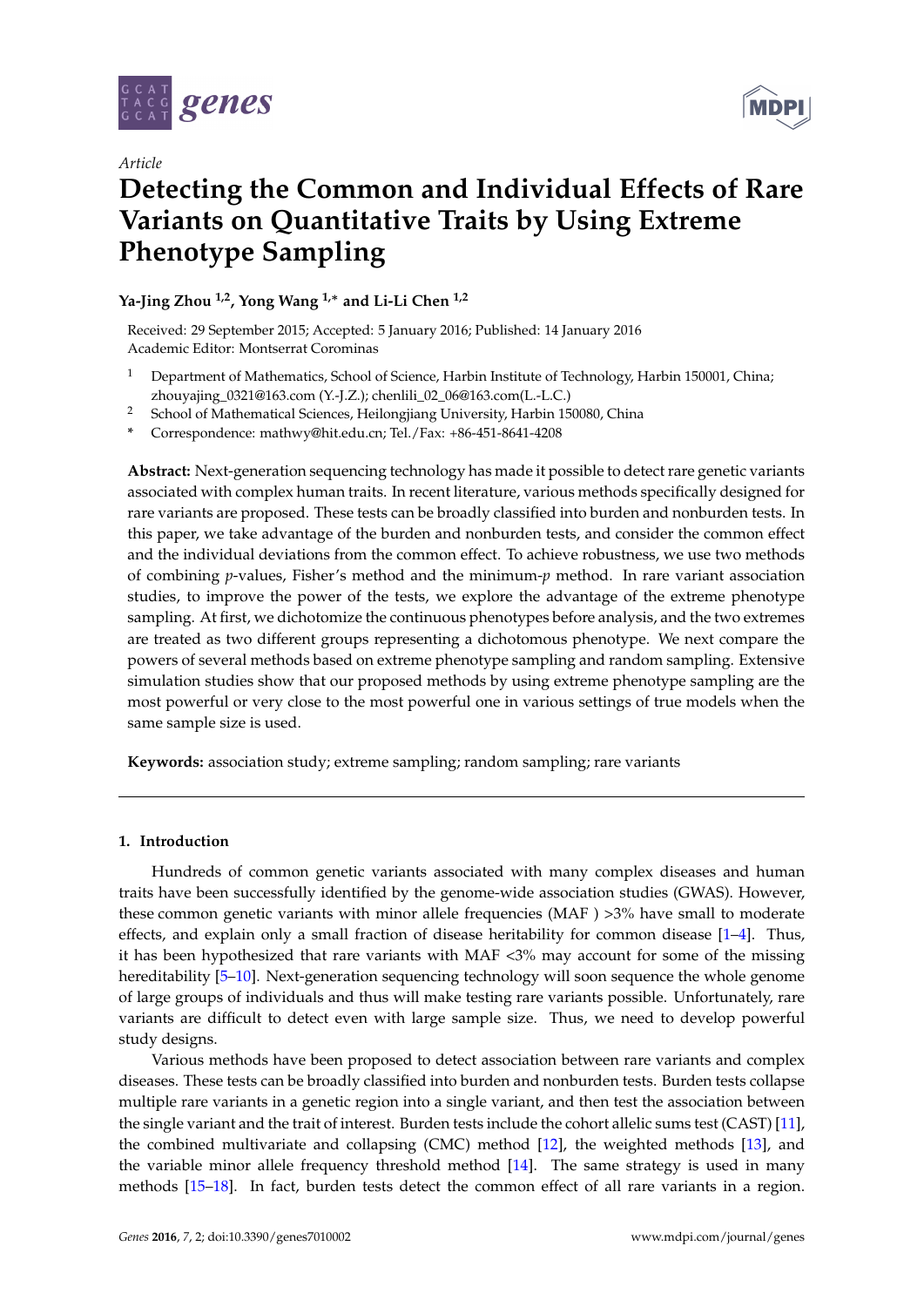Thus, burden tests are powerful when the effects of all rare variants in a region are in the same direction and all variants are causal variants. However, these tests will suffer great power loss when these assumptions are violated. Nonburden tests, which are called "variance component tests", use the kernel machine regression framework. In this framework, the effects of variants are assumed to be independently and identically distributed with a mean 0 and variance *τ* 2 . To test whether a set of variants is associated with the phenotype, it is equivalent to test whether the variance  $\tau^2 = 0$ . Examples of nonburden tests include C-alpha [\[19\]](#page-10-10), the sequence kernel association test (SKAT) [\[20\]](#page-10-11), the optimal SKAT (SKAT-O) [\[21\]](#page-11-0), the mixed effects test (MiST) [\[22\]](#page-11-1), and an optimally weighted combination of variants (TOW) [\[23\]](#page-11-2). Variance component tests are more powerful than burden tests when a genetic region has both protective and deleterious variants or many noncausal variants.

From the nonburden tests, we can see that the average association across variants is zero. However, unless the effect of all rare variants are in opposite directions with the same strength, and they cancel out, the average effect will not be zero. Thus, a model restricting the average effect to be zero may lose power. Thus, we use a more flexible model proposed by Wang *et al*. [\[24\]](#page-11-3). In this model, we take advantage of the burden and nonburden tests, and consider the common effect and the individual deviations from the common effect. In order to increase the power, we consider Fisher's method and minimum-*p* method of combining *p*-values.

In this paper, we also explore the advantage of the extreme phenotype sampling in rare variant analysis and refine this design framework for future large-scale association studies on quantitative traits. Sampling individuals with extreme phenotypes can enrich the frequency of rare variants and therefore lead to an increase in power compared to random sampling. Recently, several statistical methods have been proposed for rare variants association study when extreme phenotypes are sampled [\[25–](#page-11-4)[29\]](#page-11-5). Here, we use random sampling and extreme phenotype sampling, and compare the powers of different methods by the two sample techniques in the same sample size. In extreme phenotype sampling, we sample the individuals with higher trait value as cases and sample the individuals with lower trait value as controls. A logistic model is used for these "case-control" data. We conduct a large number of simulations and then analyze the type I error rates and powers of several methods.

#### **2. Materials and Methods**

#### *2.1. Materials*

We only consider the quantitative traits. Consider a sample of *n* individuals and *p* rare variants in a genomic region. For  $i = 1, 2, \cdots, n$ , let  $Y_i$  denote the trait value of the *i*th individual; for  $i = 1, 2, \cdots, n$  and  $j = 1, 2, \cdots, p$ , let  $G_{ij}$  denote the number of the minor alleles that the *i*th subject carries at the *j*th variant site.

#### *2.2. Methods*

Consider a linear regression model

$$
Y_i = \beta_0 + \beta_1 G_{i1} + \dots + \beta_p G_{ip} + \varepsilon_i,
$$
\n(1)

where  $\beta = (\beta_1, \beta_2, \cdots, \beta_p)'$  is the regression coefficients for  $G_i = (G_{i1}, G_{i2}, \cdots, G_{ip})'$ ,  $\varepsilon_i$  is an error term with a mean of zero and a variance of  $\sigma^2$ . Testing whether there is effect of a set of rare variants on a trait is equivalent to testing the null hypothesis  $H_0: \beta = 0$ , that is,  $\beta_1 = \beta_2 = \cdots = \beta_p = 0$ . For rare variants, the likelihood ratio test with *p* degrees of freedom has low power.

To decrease degrees of freedom and increase the power, burden test collapses the *p* rare variants into a single variant. Then, the model is simplified as

$$
Y_i = \theta_0 + \theta_1 C_i + \varepsilon_i,\tag{2}
$$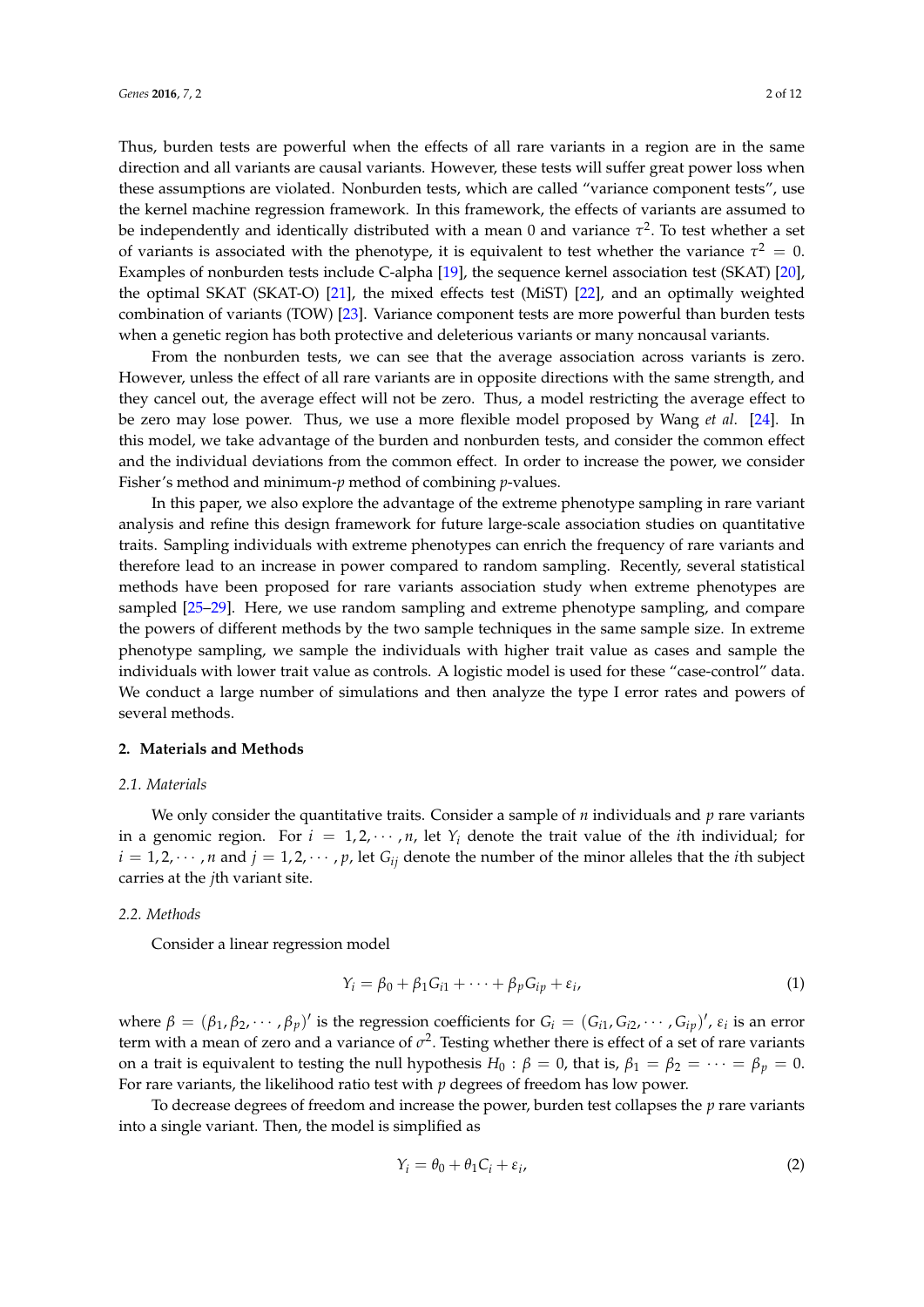where  $C_i = \sum_{i=1}^{p}$ ∑  $\sum\limits_{j=1} G_{ij}$ ,  $\theta_1$  represents the common effect across all rare variants. The null hypothesis of no association is  $H_0: \theta_1 = 0$ . Burden score test statistic of  $\theta_1 = 0$  is

$$
T_B = \left(\frac{1}{\sigma^2} \sum_{i=1}^n C_i (Y_i - \overline{Y})\right)^2,
$$
\n(3)

where  $\overline{Y} = \frac{1}{n}$ *n* ∑  $\sum_{i=1}^{n} Y_i$ , and  $\sigma^2$  is estimated by the variance of *Y*. When these individuals are randomly sampled, the burden test is denoted as RS\_burden.

In practice, it may be more likely that the very extremes of phenotype distribution may consist of unknown genetic heterogeneity due to genes with large effects (*i.e.*, Mendelian disorders). In such cases, the corresponding variants will be enriched in the extreme sample. Thus, we think that extreme phenotype sampling will be more powerful than random sampling. For example, in clinical practice, diseases such as hypertension and obesity, are dichotomized by setting a threshold for quantitative traits. When individuals with extreme phenotypes are sampled, the high phenotypic extremes are regarded as cases and the low phenotypic extremes are regarded as controls. The logistic model for these "case-control" data is

$$
logitP(Yi = 1) = \theta_0 + \theta_1 C_i.
$$
\n(4)

The test statistic of  $H_0: \theta_1 = 0$  is

$$
T'_B = \left(\sum_{i=1}^n C_i (Y_i - \overline{Y})\right)^2.
$$
\n(5)

This method of using extreme phenotype sampling is denoted as ES\_burden. We note that the two models assume that all rare variants have the same magnitude and the same direction effects on the phenotypes. When these assumptions are violated, the two methods can suffer from power loss.

Here, we use the following model [\[24\]](#page-11-3)

$$
\begin{aligned} Y_i &= \theta_0 + \theta_1 C_i + \beta_1 G_{i1} + \dots + \beta_p G_{ip} + \varepsilon_i, \\ E(\beta_j) &= 0, \text{cov}(\beta) = \sigma_\beta^2 I_p, \ \varepsilon_i \sim N(0, \sigma^2), \end{aligned} \tag{6}
$$

where  $\theta_1$  represents the common effect across all rare variants and is regarded as fixed effect,  $\beta = (\beta_1, \beta_2, \cdots, \beta_p)'$  represents the vector of individual effect deviations from the common effect and is regarded as random effect. Under this model, testing whether the rare variants influence the phenotype corresponds to testing the null hypothesis

$$
H_0: \theta_1 = 0, \sigma_{\beta}^2 = 0. \tag{7}
$$

In the Appendix, we show that the score statistic for the null hypothesis  $H_0$  is given by

$$
S = (S_1, S_2)' = \left(\frac{1}{\sigma^2} \sum_{i=1}^n C_i (Y_i - \overline{Y}), \frac{1}{2} U' U - \frac{1}{2\sigma^2} tr(G'G)\right)'
$$
(8)

where  $U = (U_1, \dots, U_p)'$ ,  $U_k = \frac{1}{\sigma^2}$ *n* ∑  $\sum_{i=1}^{n} G_{ik}(Y_i - \overline{Y})$  and  $G = (G_1, G_2, \cdots, G_n)'$ . Let  $p_1$  denote the two-sided *p*-value of *S*1, and *p*<sup>2</sup> denote the *p*-value of *S*2. To combine the *p*-values obtained from *S*<sup>1</sup> and  $S_2$ , we propose to use Fisher's method, and the test statistic of  $H_0: \theta_1=0$ ,  $\sigma_{\beta}^2=0$  is defined as

$$
T_1 = -2\log p_1 - 2\log p_2. \tag{9}
$$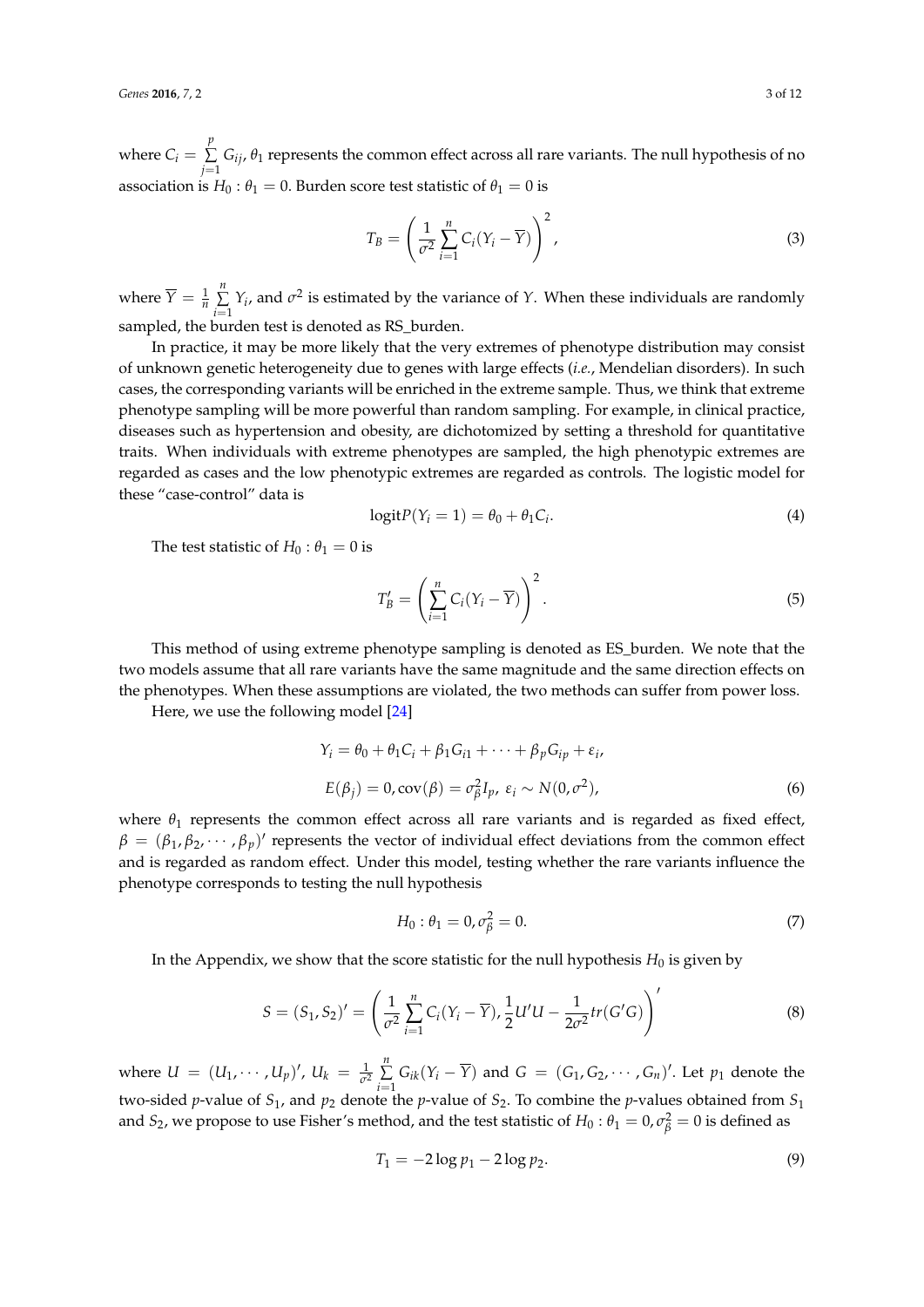In addition, we consider other methods for combining *p*-values, such as the minimum-*p* approach. In the minimum-*p* approach, the test statistic of  $H_0$  is defined as

$$
T_2 = \min\{p_1, p_2\}.
$$
 (10)

The two methods of combining P-values have been studied by many authors [\[22,](#page-11-1)[30\]](#page-11-6). When we consider random sampling, the two methods are respectively called RS\_Fisher and RS\_min-p.

Next, we consider extreme phenotype sampling. Dichotomizing the higher and the lower phenotypic extremes as cases and controls, the logistic regression model for these "case-control" data is

$$
logit\{P(Y_i = 1)\} = \theta_0 + \theta_1 C_i + \beta_1 G_{i1} + \dots + \beta_p G_{ip},
$$
  
\n
$$
E(\beta_j) = 0, cov(\beta) = \sigma_\beta^2 I_p.
$$
\n(11)

In the Appendix, we show that the score statistic for the null hypothesis  $H_0: \theta_1 = 0, \sigma_\beta^2 = 0$  is

$$
S = (S_1, S_2)' = \left(\sum_{i=1}^n (Y_i - \overline{Y})C_i, \frac{1}{2}U'U - \frac{1}{2}tr(\overline{Y}(1 - \overline{Y})G'G)\right)',
$$
 (12)

where  $U = (U_1, \dots, U_p)'$  and  $U_k = \sum_{k=1}^{n}$  $\sum_{i=1}$  *G*<sub>*ik*</sub>(*Y*<sub>*i*</sub> − *Y*). *p*<sub>3</sub> and *p*<sub>4</sub> are respectively the *p*-values obtained from *S*<sup>1</sup> and *S*2. We also use the two methods of combining *p*-values: Fisher's method and minimum-*p* method. The test statistics of  $H_0: \theta_1 = 0, \sigma_{\beta}^2 = 0$  is

$$
T_3 = -2\log p_3 - 2\log p_4, \text{ or } T_4 = \min\{p_3, p_4\}. \tag{13}
$$

We denote the two methods as ES\_Fisher and ES\_min-p, respectively. We use permutation approach to obtain the *p*-value of the statistic  $T_j$ , for  $j = 1, 2, 3, 4$ . The permutation process is the same as that of Lin *et al*. [\[31\]](#page-11-7).

#### **3. Simulation and Results**

#### *3.1. Simulation Design*

The GAW17 provides the Mini-Exome genotype data for simulation studies. This dataset contains genotypes and phenotypes for 697 unrelated individuals on 3205 genes. We follow the simulation set-up of Sha *et al*. [\[23\]](#page-11-2). Specifically, we select a gene (ADAMTS4) with 40 variants, and infer its haplotypic phases for the 697 individuals. To generate the genotypes with 40 variants for *N* individuals, we randomly combine two haplotypes of the 697 individuals.

To evaluate type I error rate, we generate quantitative trait values by using the model:

$$
Y_i = \beta_0 + \varepsilon_i, \tag{14}
$$

where  $\beta_0 = 0.1$ ,  $\varepsilon_i$  follows a standard normal distribution. We estimate the empirical type I error rate as the proportion of *p*-values less than  $\alpha = 0.01$  or 0.05.

To evaluate power, we generate phenotypes for the *N* individuals by using the following model:

$$
Y_i = \beta_0 + \beta_1 G_{i1} + \beta_2 G_{i2} + \dots + \beta_p G_{ip} + \varepsilon_i,
$$
\n(15)

where  $\beta_0 = 0.1$ ,  $\varepsilon_i$  follows a standard normal distribution. Effects of causal variants depend on minor allele frequencies (MAF)*, i.e.,*  $|\beta_j| = -0.2 \log_{10} (MAF_j)$ . The percentages of causal variants with  $MAF < 0.03$  are assigned three values:  $40\%$ ,  $60\%$ , and  $80\%$ . The percentages of causal variants with positive effect are assigned three values: 50%, 80%, and 100%. We also consider different sample sizes  $(n = 500, 1000,$  and 2000) and the proportions of extreme phenotypes  $(10\% \text{ and } 20\%).$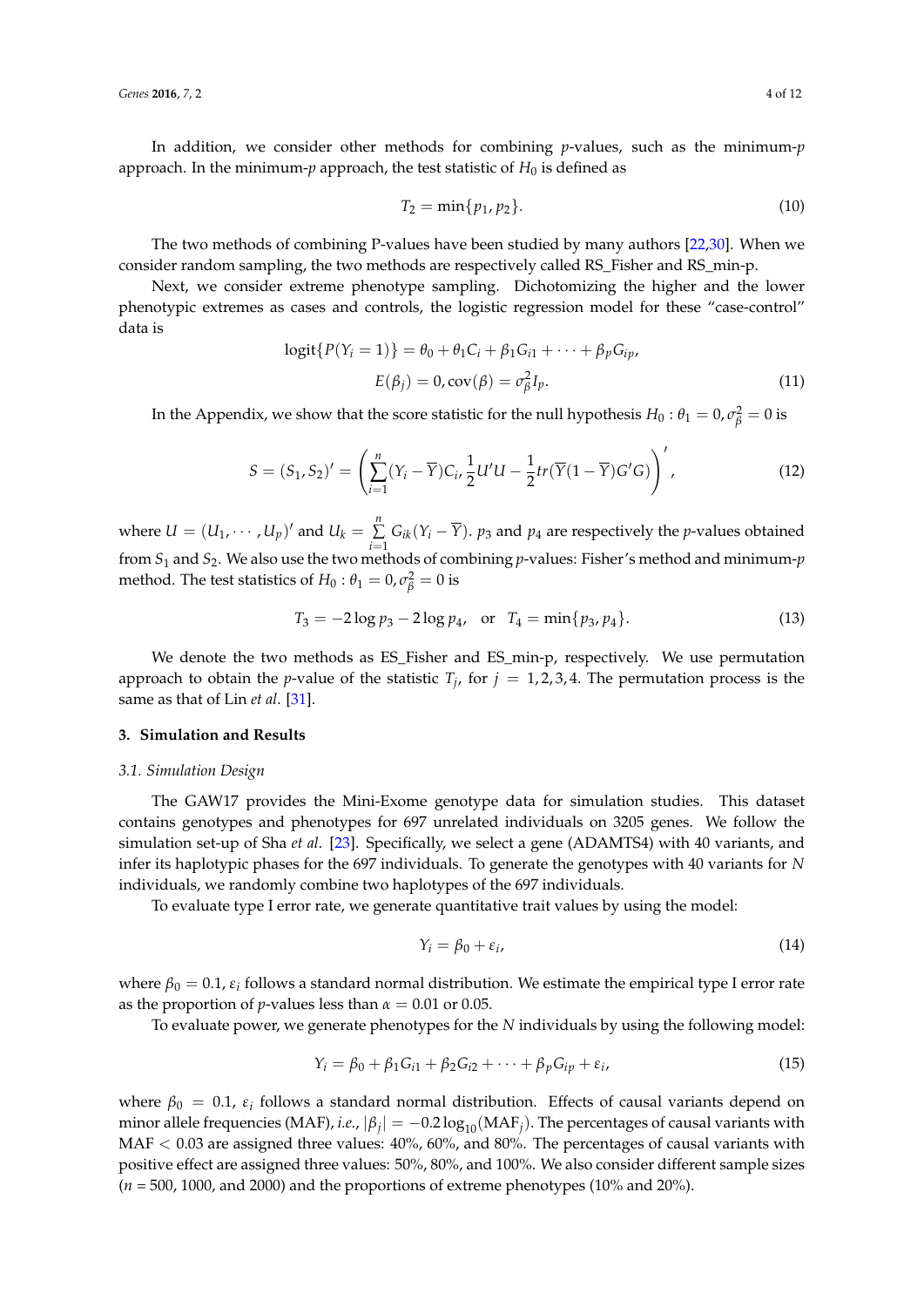After the genotype and phenotype data for *N* individuals are simulated, for random sampling, *n* individuals are arbitrarily selected from the *N* individuals. For extreme phenotype sampling, we denote the highest *n*/2 extremes from the *N* individuals as cases and the lowest *n*/2 extremes as controls. The method of Wang *et al.* [\[24\]](#page-11-3) is denoted as JOINT. The RS\_Fisher, the RS\_min-p, the RS\_burden and the JOINT use random sampling, the ES\_Fisher, the ES\_min-p, and the ES\_burden use extreme phenotype sampling.

## *3.2. Evaluation on Type I Error Rates*

For type I error rates, we consider different sample sizes, different proportions of extreme phenotypes, and different significance levels. In each simulation setting, *p*-values are estimated by 500 permutations and type I error rates are evaluated by 1000 replications. The estimated type I error rates of the seven methods (JOINT, RS\_Fisher, RS\_min-p, ES\_Fisher, ES\_min-p, RS\_burden and ES\_burden) are summarized in Table [1.](#page-4-0) From Table [1,](#page-4-0) we can see that the estimated type I error rates are not significantly different from the nominal levels. Thus, all tests are valid tests.

<span id="page-4-0"></span>

| Tails | Sample Size | α    | <b>JOINT</b> | RS Fisher | $RS_{min-p}$ | <b>ES_Fisher</b> | $ES_{min-p}$ | RS_Burden | ES Burden |
|-------|-------------|------|--------------|-----------|--------------|------------------|--------------|-----------|-----------|
| 0.1   | 500         | 0.01 | 0.015        | 0.013     | 0.013        | 0.014            | 0.013        | 0.010     | 0.016     |
|       | 1000        | 0.01 | 0.011        | 0.010     | 0.018        | 0.008            | 0.003        | 0.015     | 0.008     |
|       | 2000        | 0.01 | 0.011        | 0.012     | 0.012        | 0.011            | 0.013        | 0.012     | 0.016     |
|       | 500         | 0.05 | 0.047        | 0.051     | 0.045        | 0.043            | 0.043        | 0.048     | 0.047     |
|       | 1000        | 0.05 | 0.057        | 0.048     | 0.052        | 0.050            | 0.052        | 0.042     | 0.047     |
|       | 2000        | 0.05 | 0.050        | 0.049     | 0.050        | 0.050            | 0.050        | 0.049     | 0.052     |
| 0.2   | 500         | 0.01 | 0.008        | 0.005     | 0.007        | 0.009            | 0.011        | 0.009     | 0.015     |
|       | 1000        | 0.01 | 0.012        | 0.012     | 0.012        | 0.011            | 0.010        | 0.010     | 0.013     |
|       | 2000        | 0.01 | 0.009        | 0.013     | 0.013        | 0.014            | 0.011        | 0.018     | 0.018     |
|       | 500         | 0.05 | 0.053        | 0.049     | 0.054        | 0.041            | 0.044        | 0.054     | 0.037     |
|       | 1000        | 0.05 | 0.046        | 0.040     | 0.039        | 0.052            | 0.061        | 0.036     | 0.052     |
|       | 2000        | 0.05 | 0.041        | 0.049     | 0.052        | 0.050            | 0.045        | 0.050     | 0.049     |

**Table 1.** The estimated type I error rates for all tests.

Note: "tails" represents 10% or 20% high/low extreme phenotype sampling; *α* represents the significance level.

# *3.3. Power Comparisons*

For power comparisons, we consider different sample sizes, different proportions of extreme phenotypes, different percentages of causal variants, and different percentages of causal variants with positive effects. In each simulation scenario, *p*-values are estimated by 500 permutations and powers are evaluated using 500 replications at a significance level of 0.05. In all cases, the threshold value of rare variants is selected as 0.03.

Power comparisons of the seven tests for half risk variants and half protective variants are given in Figure [1.](#page-5-0) As shown in Figure [1,](#page-5-0) the three tests with extreme phenotype sampling are more powerful than the other four tests with random sampling. The ES\_Fisher and the ES\_min-p have similar powers, and they are much more powerful than the ES\_burden. Among the other four tests (JOINT, RS\_Fisher, RS\_min-p, and RS\_burden), the JOINT is the least powerful one. The RS\_Fisher and RS\_min-p are slightly better than the RS\_burden. The powers of all tests increase with the increase of the sample size. All tests show an increase in power with the increase of the percentage of causal variants given the same sample size. In particular, as the percentage of extreme sample increases from 10% to 20%, the powers of all tests decrease, but the power difference among all tests reduces. This is because a big percentage of extreme sampling is similar to the random sampling, which makes minor allele frequencies decrease, so that the test powers suffer loss.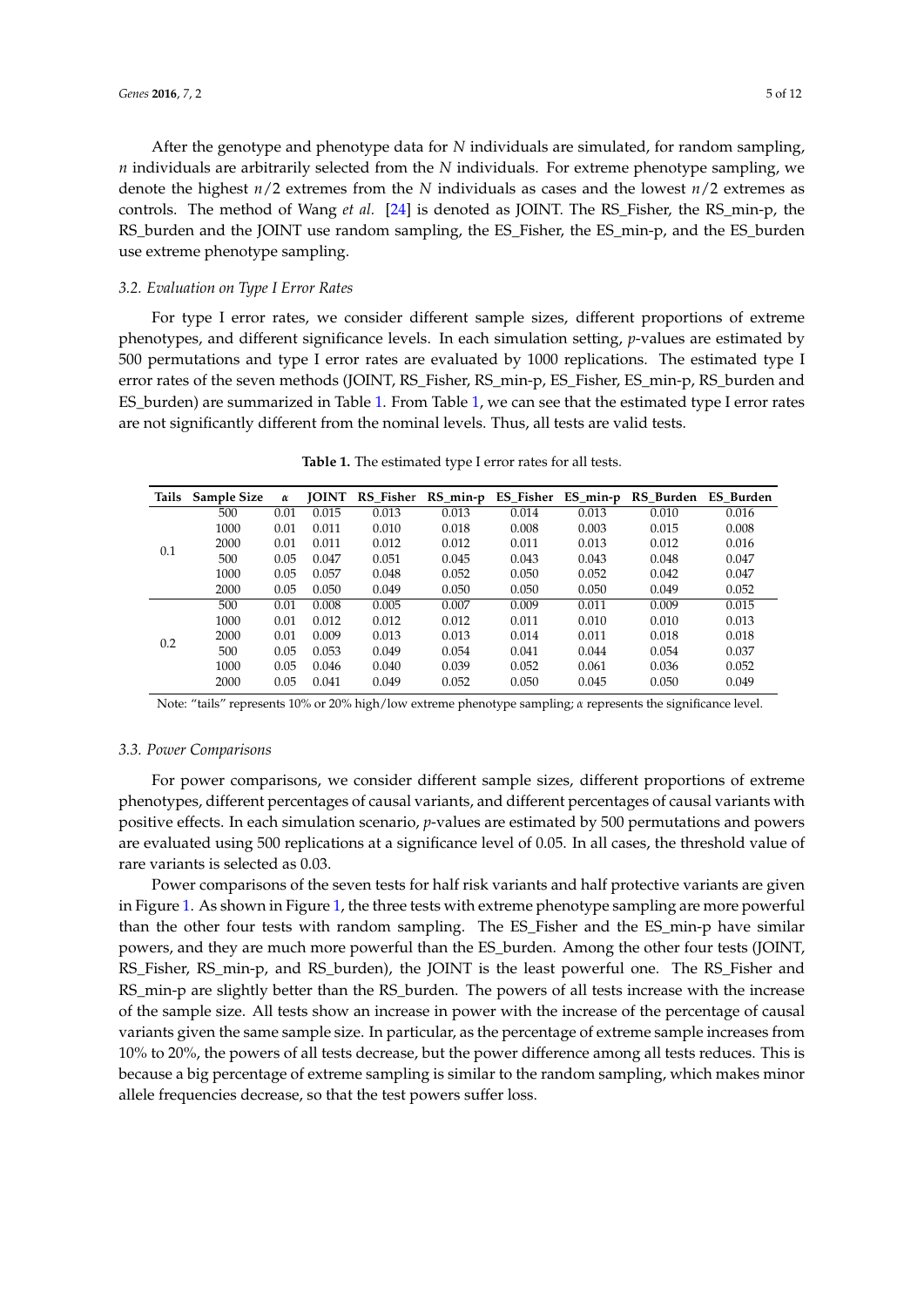<span id="page-5-0"></span>

Figure 1. Power comparisons of seven tests when 50% causal variants have a positive effect on phenotype while the remaining 50% have a negative effect. The left panel considers 10% high/low extreme phenotype sampling with the three rows corresponding to 40%, 60%, and 80% causal variants. The right panel considers 20% high/low extreme phenotype sampling. Three sample sizes are considered: *n* = 500, 1000, 2000. Powers are estimated at the 0.05 significance level.

Power comparisons of the seven tests for 80% risk variants and 20% protective variants are given in Figure [2.](#page-6-0) By comparing Figure [2](#page-6-0) with Figure [1,](#page-5-0) we can see that the powers of all tests increase uniformly and patterns of power comparisons is very similar. The difference of the ES\_Fisher and the ES\_burden decreases.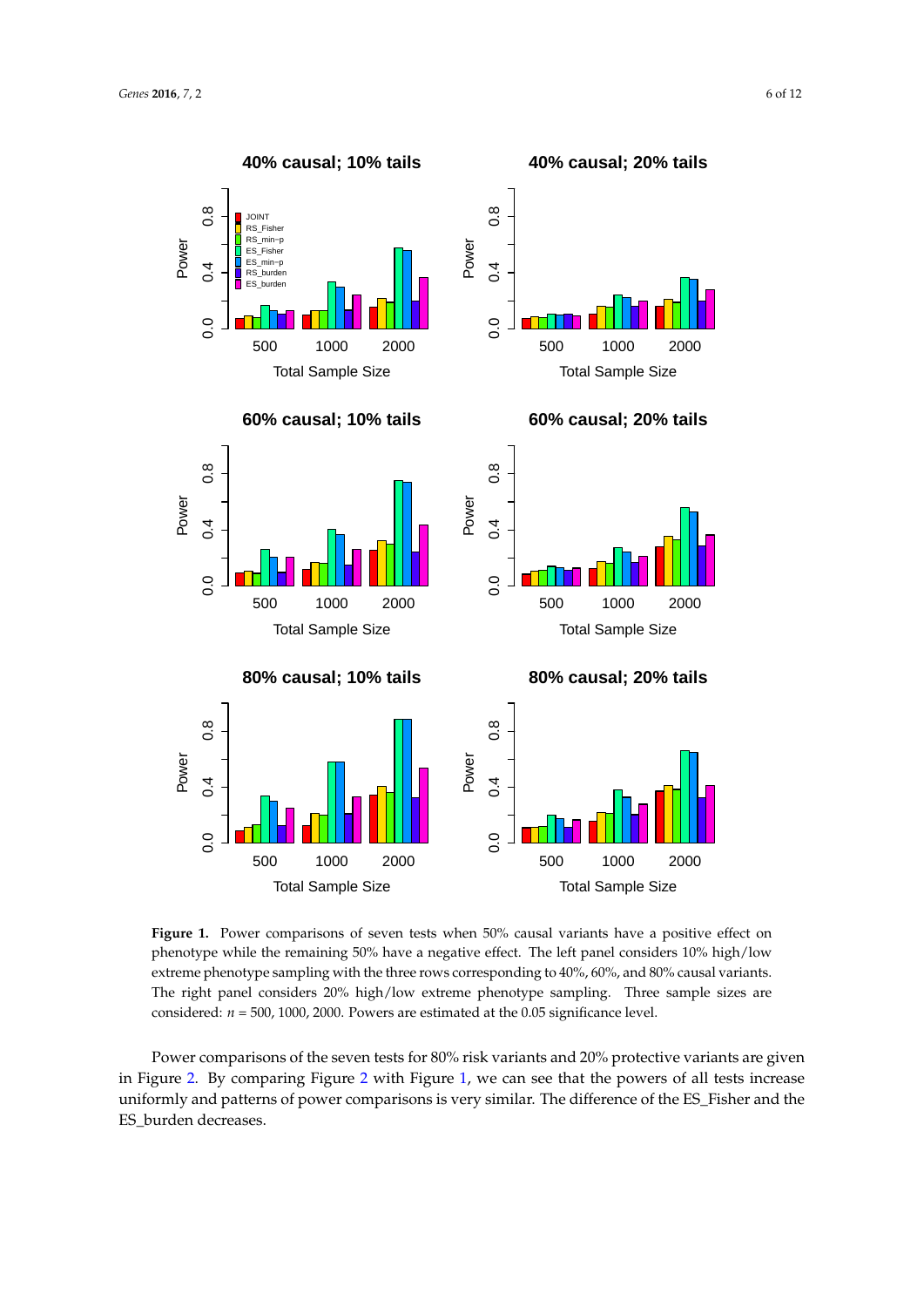<span id="page-6-0"></span>

Total Sample Size

**Figure 2.** Power comparisons of seven tests when 80% causal variants have a positive effect on phenotype while the remaining 20% have a negative effect. The left panel considers 10% high/low extreme phenotype sampling with the three rows corresponding to 40%, 60%, and 80% causal variants. The right panel considers 20% high/low extreme phenotype sampling. Three sample sizes are considered: *n* = 500, 1000, 2000. Powers are estimated at the 0.05 significance level.

Total Sample Size

Power comparisons of the seven tests for the same direction effect of variants are given in Figure [3.](#page-7-0) The ES\_Fisher, the ES\_min-p and the ES\_burden have similar powers. The ES\_burden are slightly better than the ES\_Fisher. From Figures [1](#page-5-0)[–3,](#page-7-0) we can see that the difference of the ES\_Fisher and the ES\_burden decreases gradually. This is because the burden tests assume that variants have the same direction effects and all variants are causal, but our proposed methods allow for different direction effects of variants and also allow for the inclusion of noncausal variants. Thus, when risk and protective variants are present, the burden tests suffer substantial loss of power.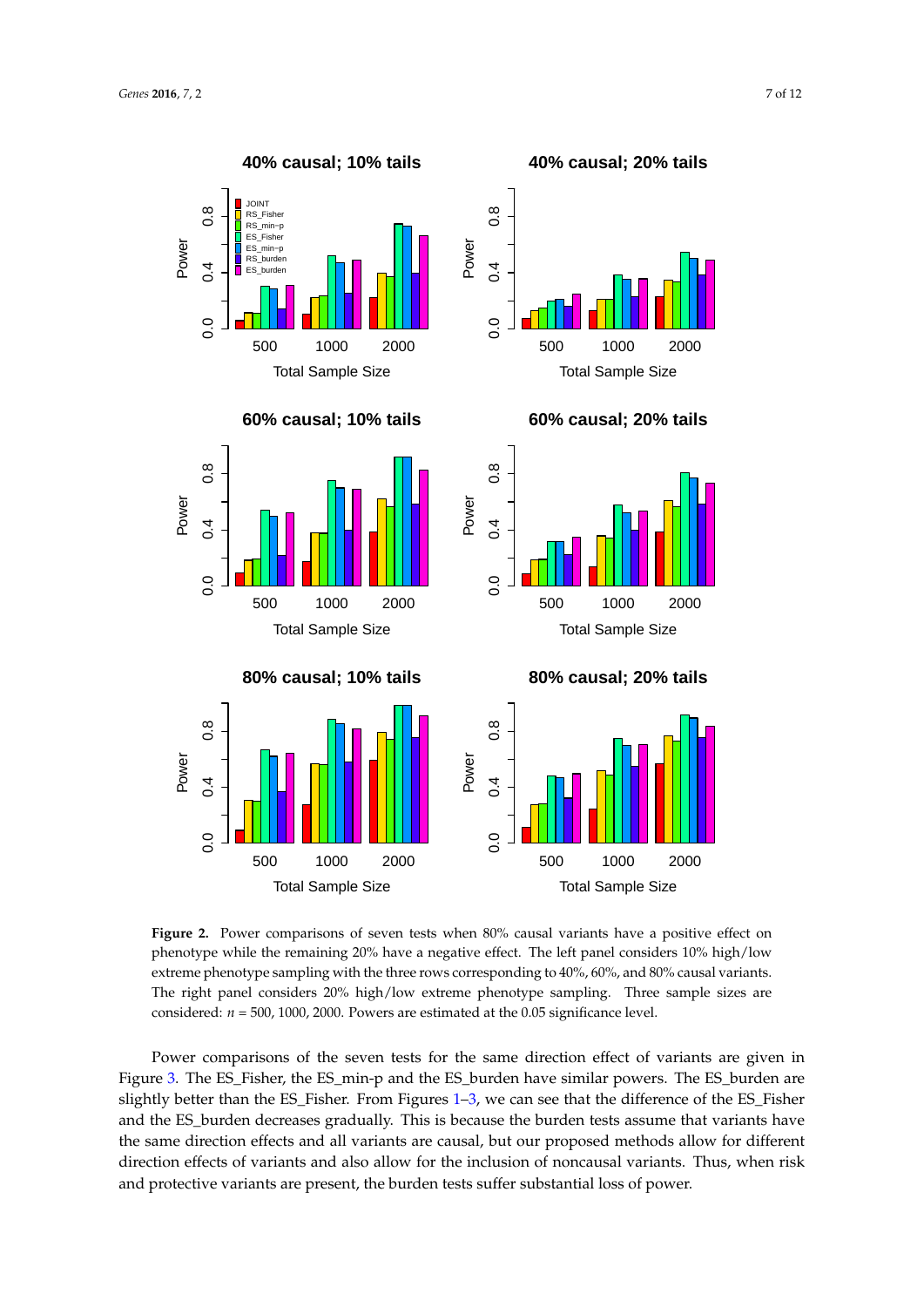Power

 $0.4$ 

0.G

<span id="page-7-0"></span>



**Figure 3.** Power comparisons of seven tests when all causal variants have the same effect direction. The left panel considers 10% high/low extreme phenotype sampling with the three rows corresponding to 40%, 60%, and 80% causal variants. The right panel considers 20% high/low extreme phenotype sampling. Three sample sizes are considered: *n*=500, 1000, 2000. Powers are estimated at the 0.05 significance level.

In summary, the ES\_Fisher and the ES\_min-p are either the most powerful tests or have similar powers to the most powerful one in each setting. The powers of the ES\_Fisher and the ES\_min-p are relatively robust to the increase of protective variants and neutral variants. It means that in rare variants association studies, extreme phenotype sampling is superior to random sampling in the same sample size.

**40% causal; 20% tails**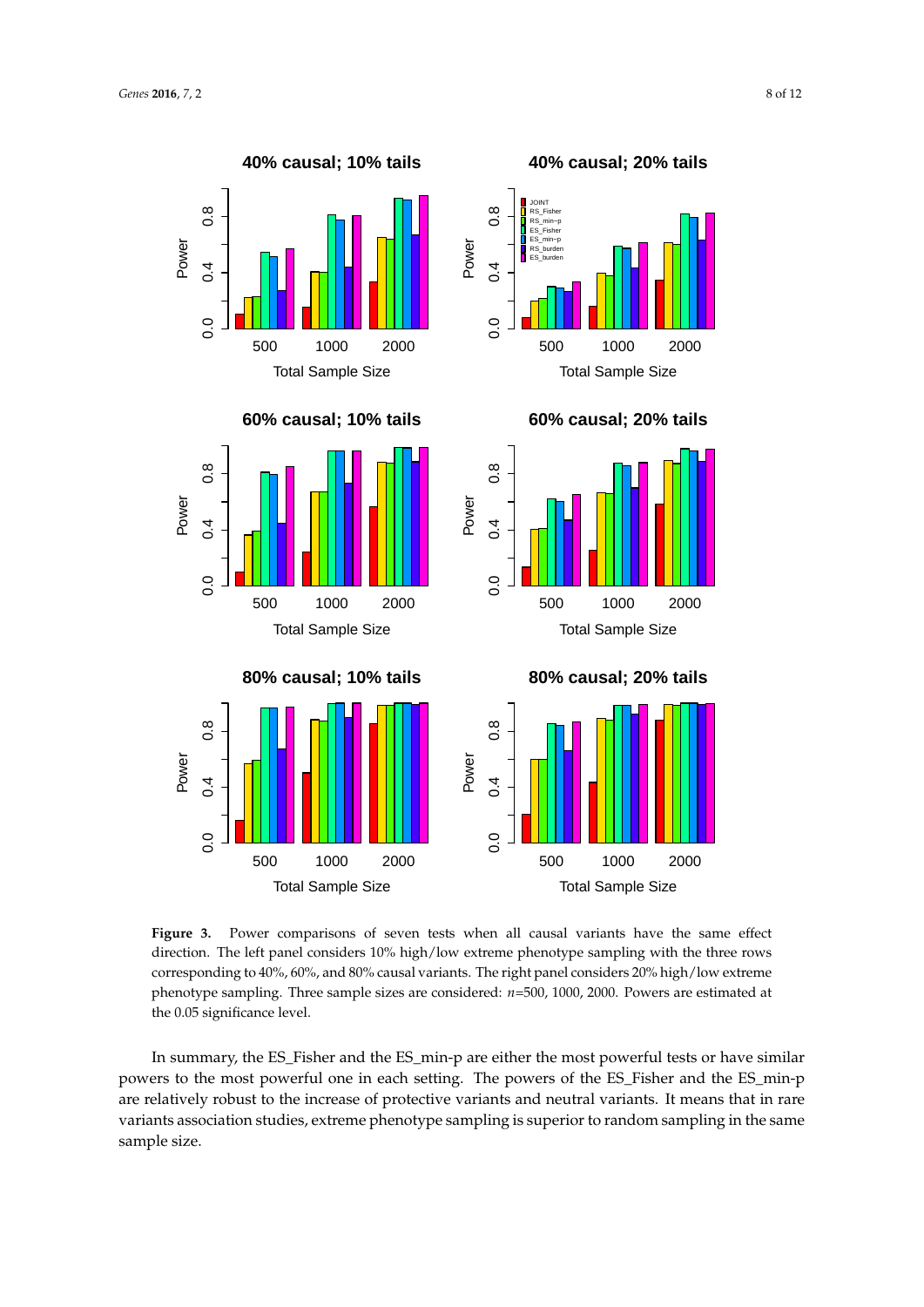## **4. Discussion**

GWAS have identified many genetic variants associated with many multifactorial diseases. However, most GWAS approaches do not consider the disease heterogeneity and the follow up functional analysis of risk variants. Recently, a new field of 'molecular pathological epidemiology (MPE)' has emerged as an interdisciplinary integration of 'molecular pathology' and epidemiology" [\[32\]](#page-11-8). The MPE research approach mainly examines the relationships between potential etiological factors and disease subtypes based on molecular signatures [\[33\]](#page-11-9). In addition, MPE also assesses the interactive effects of environmental influences and disease molecular signatures on disease progression. MPE can be one of the next steps of GWAS. Thus, the GWAS-MPE approach was proposed, to take disease heterogeneity into account following GWAS analyses [\[34\]](#page-11-10). In the traditional GWAS, a disease of interest is regarded as a single entity without consideration of heterogeneity. By employing the MPE approach, molecular disease classification can help to identify a specific disease subtype that is more strongly associated with a given risk variant than other subtypes of the same disease. A basic approach of MPE is a case-case approach, where diseases are classified into subtypes according to a molecular feature and then distributions of an exposure variable of interest among different subtypes are compared. Thus, in this paper, we may classify into subtypes according to a molecular feature, and then compare the distributions of an exposure variable of interest among different subtypes. We may also examine how lifestyle or genetic factors interact with the molecular features to influence prognosis or clinical outcome. This is something the authors are working on for the future.

The idea of sampling the extremes was initially proposed in linkage analysis as a way to increase efficiency [\[35\]](#page-11-11). However, the potential gain by sampling the extremes and technical details of this design has not been well established. For planning future large-scale association studies, we explored the advantage of extreme phenotype sampling for rare variants. In fact, Li *et al.* [\[28\]](#page-11-12) have demonstrated the potential cost advantages of this design. In this paper, we have demonstrated that with the higher information content in the extreme sample, the performance of our proposed methods can be substantially improved in comparison with traditional designs. While clear advantages exist in applying extreme phenotype sampling for a quantitative trait, the realization of such advantages depends greatly on the underlying diseases mechanism. However, cancer or cardiovascular disease might have a more complex underlying mechanism, the use of extreme phenotype sampling may be limited, and the investigators need to evaluate the appropriateness of using underlying quantitative traits as a proxy for these disease mechanisms.

Our proposed methods easily adjust for covariates, such as age, gender, and principal components for population stratifications. When considering covariates, we use the following model

$$
g(E(Y_i)) = \theta_0 + \theta_1 C_i + \beta' G_i + \alpha' X_i,
$$
\n(16)

where  $G_i = (G_{i1}, G_{i2}, \cdots, G_{ip})'$  and  $X_i = (X_{i1}, X_{i2}, \cdots, X_{im})'$  are respectively the genotype and covariate of the *i*th subject.  $g(\cdot)$  is a link function:  $g(P(Y_i = 1)) = \log\{P(Y_i = 1)/P(Y_i = 0)\}$ for extreme phenotype sampling;  $g(E(Y_i)) = E(Y_i)$  for random sampling.

## **5. Conclusions**

In this paper, we propose two methods for testing whether a set of variants is associated with continuous phenotypes. We use the same model with the JOINT method, in which common effects of all rare variants and individual effect deviations from the common effect are jointly considered. However, the SKAT assumes that the average effect is zero. In fact, the average effect will not be zero unless the effects of all rare variants are in opposite directions with the same strength.

Compared with Fisher's method and the minimum-*p* method, the JOINT method is the sum of standardized *S*<sup>1</sup> and standardized *S*2, but the Fisher's method and the minimum-*p* method combine the *p*-values of  $S_1$  and  $S_2$ . So the Fisher's and minimum-*p* methods are more powerful when only all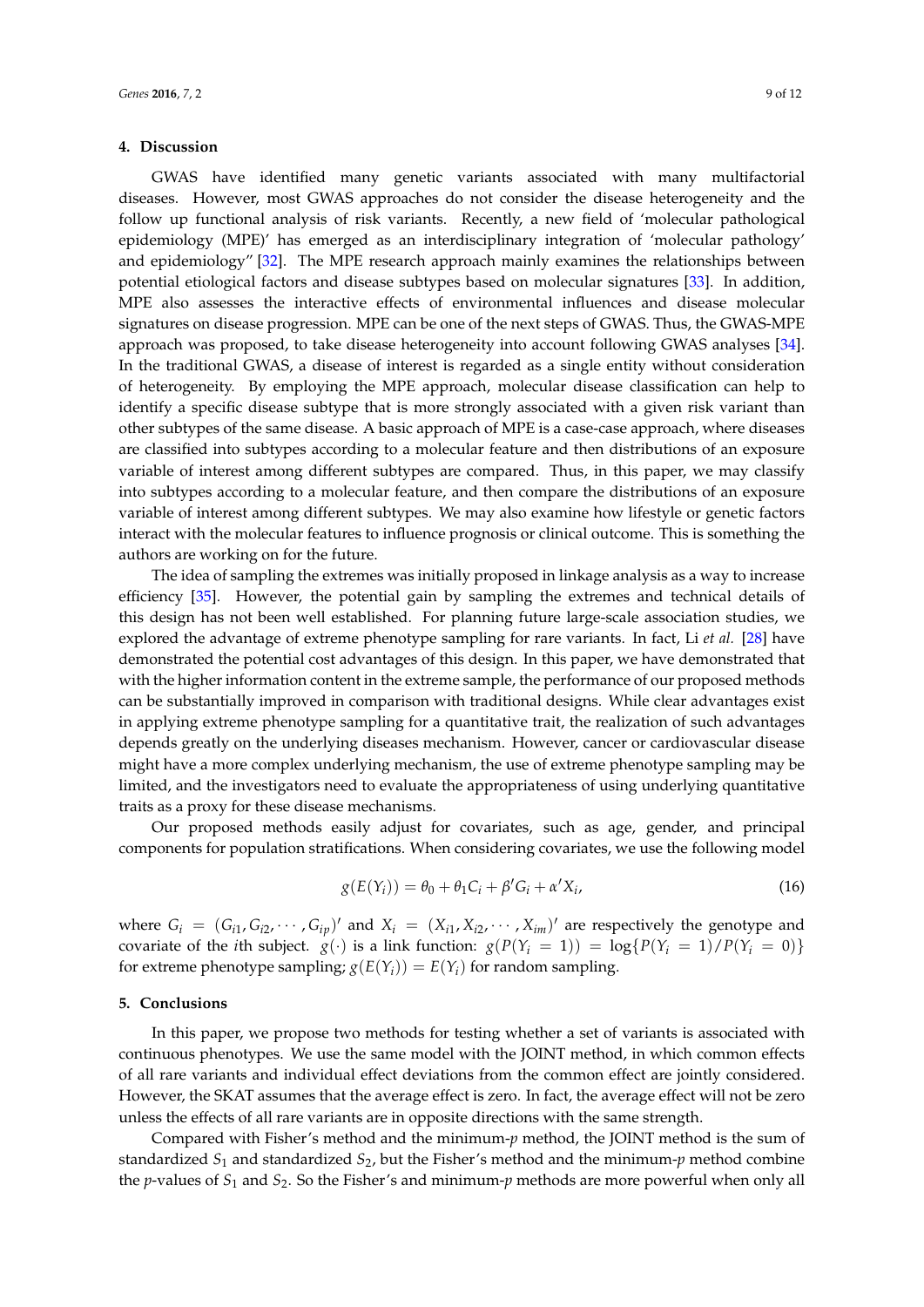rare variants have common effect on the trait or when only rare variants have individual effects on the trait. When the true underlying disease model includes risk variants and protective variants, the Fisher's and minimum-*p* methods are more powerful than burden tests. In the same sample size, each of the three methods (Fisher, minimum-*p*, and burden) uses random sampling and extreme phenotype sampling. Our simulation results show that sampling from extreme phenotypes outperforms random sampling methods when the same size is used.

**Acknowledgments:** The authors would like to thank the joint Editor and referees for comments that greatly improved the presentation of the paper. This research was supported by the National Natural Science Foundation of China (No. 11201129). The Genetic Analysis Workshops (GAW) are supported by GAW grant R01 GM031575 from the National Institute of General Medical Sciences. Preparation of the Genetic Analysis Workshop 17 Simulated Exome Dataset was supported in part by National Institutes of Health NIH R01 MH059490 and used sequencing data from the 1000 Genomes Project (http://www.1000genomes.org).

**Author Contributions:** Ya-Jing Zhou and Yong Wang designed the study and prepared the manuscript. Ya-Jing Zhou and Li-Li Chen prepared the material of the study and performed the genotype experiments. Yong Wang revised the manuscript.

**Conflicts of Interest:** The authors declare no conflict of interest.

#### **Appendix. Score Vector**

Use the notation in the Methods section. Under the linear model

$$
Y_i = \theta_0 + \theta_1 C_i + \beta_1 G_{i1} + \dots + \beta_p G_{ip} + \varepsilon_i,
$$
  
\n
$$
E(\beta_j) = 0, \text{cov}(\beta) = \sigma_\beta^2 I_p, \varepsilon_i \sim N(0, \sigma^2),
$$
\n(A1)

the log-likelihood is given by

$$
\log L = -\frac{n}{2}\log(2\pi\sigma^2) - \frac{1}{2\sigma^2}\sum_{i=1}^n (Y_i - \theta_0 - \theta_1C_i - \beta_1G_{i1} - \dots - \beta_pG_{ip})^2.
$$
 (A2)

Then,

$$
\frac{\partial \log L}{\partial \theta_1} = \frac{1}{\sigma^2} \sum_{i=1}^n C_i (Y_i - \theta_0 - \theta_1 C_i - \beta_1 G_{i1} - \dots - \beta_p G_{ip}),
$$
  

$$
\frac{\partial \log L}{\partial \beta_j} = \frac{1}{\sigma^2} \sum_{i=1}^n G_{ij} (Y_i - \theta_0 - \theta_1 C_i - \beta_1 G_{i1} - \dots - \beta_p G_{ip}),
$$
  

$$
\frac{\partial^2 \log L}{\partial \beta_j \partial \beta_l} = -\frac{1}{\sigma^2} \sum_{i=1}^n G_{ij} G_{il}.
$$
 (A3)

Let  $\hat{\theta}_0$  and  $\sigma^2$  denote the maximum likelihood estimates of  $\theta_0$  and  $\sigma^2$  under null hypothesis  $H_0: \theta_1 = 0, \sigma_{\beta}^2 = 0$ . Then,  $\widehat{\theta}_0 = \overline{Y}, \ \ \sigma^2 = \frac{1}{n}$ *n* ∑  $\sum_{i=1}^{\infty} (Y_i - \overline{Y})^2.$ 

Using the results in Lemma 3 of Goeman *et al.* [\[36\]](#page-11-13), we obtain

$$
\frac{\partial \log L}{\partial \sigma_{\beta}^2}|_{H_0} = \frac{1}{2}U'U - \frac{1}{2}tr(I)
$$
\n(A4)

where

$$
U = \frac{\partial \log L}{\partial \beta}|_{H_0} = \frac{1}{\hat{\sigma}^2} \left( \sum_{i=1}^n G_{i1}(Y_i - \overline{Y}), \cdots, \sum_{i=1}^n G_{ip}(Y_i - \overline{Y}) \right)',
$$

$$
I = -\frac{\partial^2 \log L}{\partial \beta \partial \beta'}|_{H_0} = \frac{1}{\hat{\sigma}^2} G'G.
$$
(A5)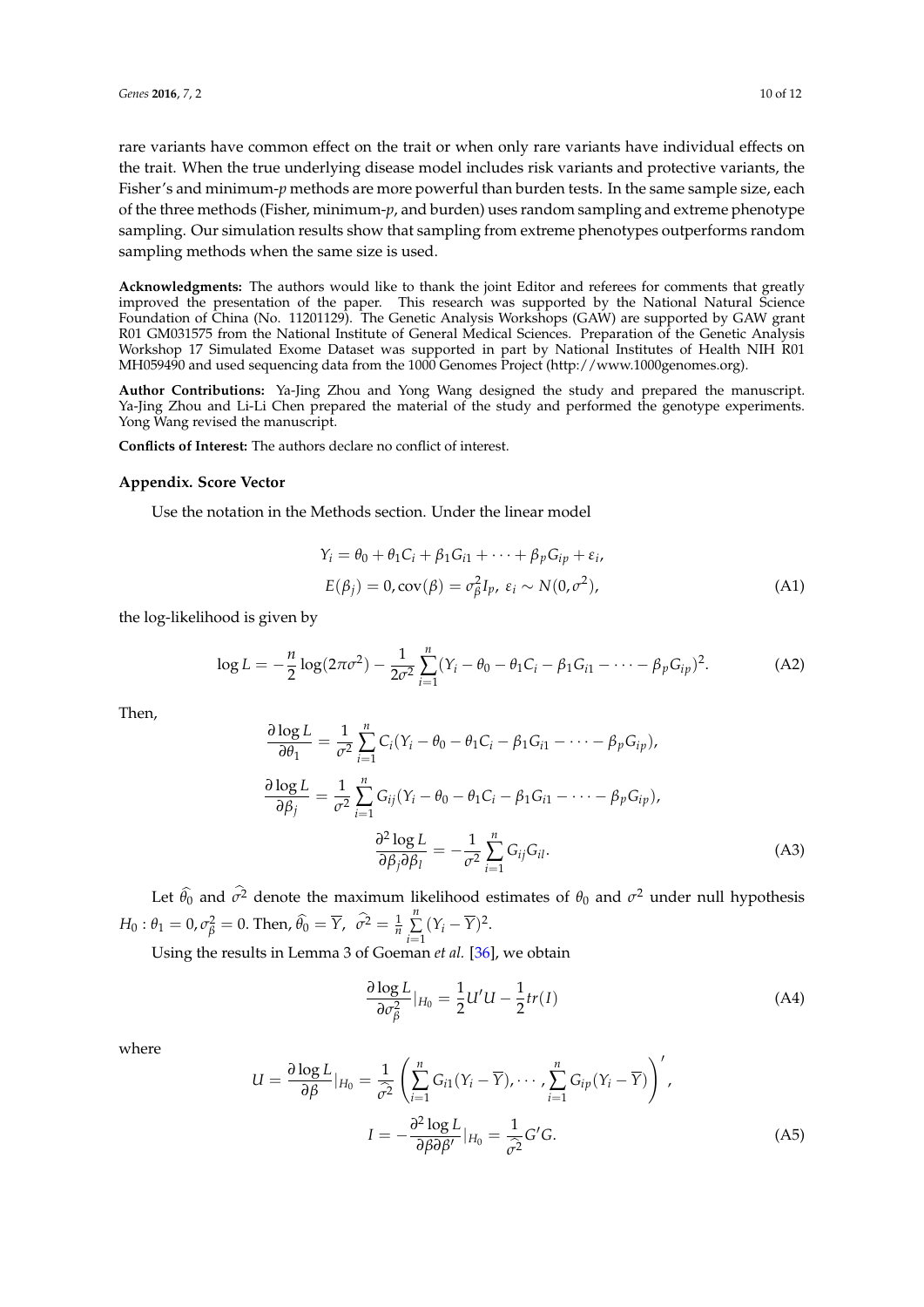So the score vector of  $H_0$  is

$$
S = (S_1, S_2)' = \left(\frac{\partial \log L}{\partial \theta_1}, \frac{\partial \log L}{\partial \sigma_{\beta}^2}\right)'|_{H_0} = \left(\frac{1}{\hat{\sigma}^2} \sum_{i=1}^n C_i (Y_i - \overline{Y}), \frac{1}{2} U' U - \frac{1}{2 \hat{\sigma}^2} tr(G'G)\right)'.
$$
 (A6)

The score vector under the logistic model is similar to the score vector under the linear model.

## **References**

- <span id="page-10-0"></span>1. Bansal, V.; Libiger, O.; Torkamani, A.; Schork, N.J. Statistical analysis strategies for association studies involving rare variants. *Nat. Rev. Genet.* **2010**, *11*, 773–785.
- 2. Maher, B. Personal genomes: The case of the missing heritability. *Nature* **2008**, *456*, 18–21.
- 3. McCarthy, M.I.; Abecasis, G.R.; Cardon, L.R.; Goldstein, D.B.; Little, J.; Ioannidis, J.P.; Hirschhorn, J.N. Genome-wide association studies for complex traits: Consensus, uncertainty and challenges. *Nat. Rev. Genet.* **2008**, *9*, 356–369.
- <span id="page-10-1"></span>4. Schork, N.J.; Murray, S.S.; Frazer, K.A.; Topol, E.J. Common vs. rare allele hypotheses for complex diseases. *Curr. Opin. Genet. Dev.* **2009**, *19*, 212–219.
- <span id="page-10-2"></span>5. Bodmer, W.; Bonilla, C. Common and rare variants in multifactorial susceptibility to common diseases. *Nat. Genet.* **2008**, *40*, 695–701.
- 6. Gorlov, I.P.; Gorlova, O.Y.; Sunyaev, S.R.; Spitz, M.R.; Amos, C.I. Shifting paradigm of association studies: Value of rare single-nucleotide polymorphisms. *Am. J. Hum. Genet.* **2008**, *82*, 100–112.
- 7. Ji, W.; Foo, J.N.; OaŕRoak, B.J.; Zhao, H.; Larson, M.G.; Simon, D.B.; Newton-Cheh, C.; State, M.W.; Levy, D.; Lifton, R.P. Rare independent mutations in renal salt handling genes contribute to blood pressure variation. *Nat. Genet.* **2008**, *40*, 592–599.
- 8. Manolio, T.A.; Collins, F.S.; Cox, N.J.; Goldstein, D.B.; Hindorff, L.A.; Hunter, D.J.; McCarthy, M.I.; Ramos, E.M.; Cardon, L.R.; Chakravarti, A.; *et al*. Finding the missing heritability of complex diseases. *Nature* **2009**, *461*, 747–753.
- 9. Nejentsev, S.; Walker, N.; Riches, D.; Egholm, M.; Todd, J.A. Rare variants of IFIH1, a gene implicated in antiviral responses, protect against type 1 diabetes. *Science* **2009**, *324*, 387–389.
- <span id="page-10-3"></span>10. Pritchard, J.K. Are rare variants responsible for susceptibility to complex diseases? *Am. J. Hum. Genet.* **2001**, *69*, 124–137.
- <span id="page-10-4"></span>11. Morgenthaler, S.; Thilly, W.G. A strategy to discover genes that carry multi-allelic or mono-allelic risk for common diseases: A cohort allelic sums test (CAST). *Mutat. Res.* **2007**, *615*, 28–56.
- <span id="page-10-5"></span>12. Li, B.; Leal, S.M. Methods for detecting associations with rare variants for common diseases: Application to analysis of sequence data. *Am. J. Hum. Genet.* **2008**, *83*, 311–321.
- <span id="page-10-6"></span>13. Madsen, B.E.; Browning, S.R. A groupwise association test for rare mutations using a weighted sum statistic. *PLoS Genet.* **2009**, *5*, e1000384.
- <span id="page-10-7"></span>14. Price, A.L.; Kryukov, G.V.; de Bakker, P.I.; Purcell, S.M.; Staples, J.; Wei, L.J.; Sunyaev, S.R. Pooled association tests for rare variants in exon-resequencing studies. *Am. J. Hum. Genet.* **2010**, *86*, 832–838.
- <span id="page-10-8"></span>15. Basu, S.; Pan, W. Comparison of statistical tests for disease association with rare variants. *Genet. Epidemiol.* **2011**, *35*, 606–619.
- 16. Fang, S.; Sha, Q.; Zhang, S. Two adaptive weighting methods to test for rare variant associations in family-based designs. *Genet. Epidemiol.* **2012**, *36*, 499–507.
- 17. Feng, T.; Elston, R.C.; Zhu, X. Detecting rare and common variants for complex traits: Sibpair and odds ratio weighted sum statistics (SPWSS, ORWSS). *Genet. Epidemiol.* **2011**, *35*, 398–409.
- <span id="page-10-9"></span>18. Lin, D.Y.; Tang, Z.Z. A general framework for detecting disease associations with rare variants in sequencing studies. *Am. J. Hum. Genet.* **2011**, *89*, 354–367.
- <span id="page-10-10"></span>19. Neale, B.M.; Rivas, M.A.; Voight, B.F.; Altshuler, D.; Devlin, B.; Orho-Melander, M.; Kathiresan, S.; Purcell, S.M.; Roeder, K.; Daly, M.J. Testing for an unusual distribution of rare variants. *PLoS Genet.* **2011**, *7*, e1001322.
- <span id="page-10-11"></span>20. Wu, M.C.; Lee, S.; Cai, T.; Li, Y.; Boehnke, M.; Lin, X. Rare-variant association testing for sequencing data with the sequence kernel association test. *Am. J. Hum. Genet.* **2011**, *89*, 82–93.